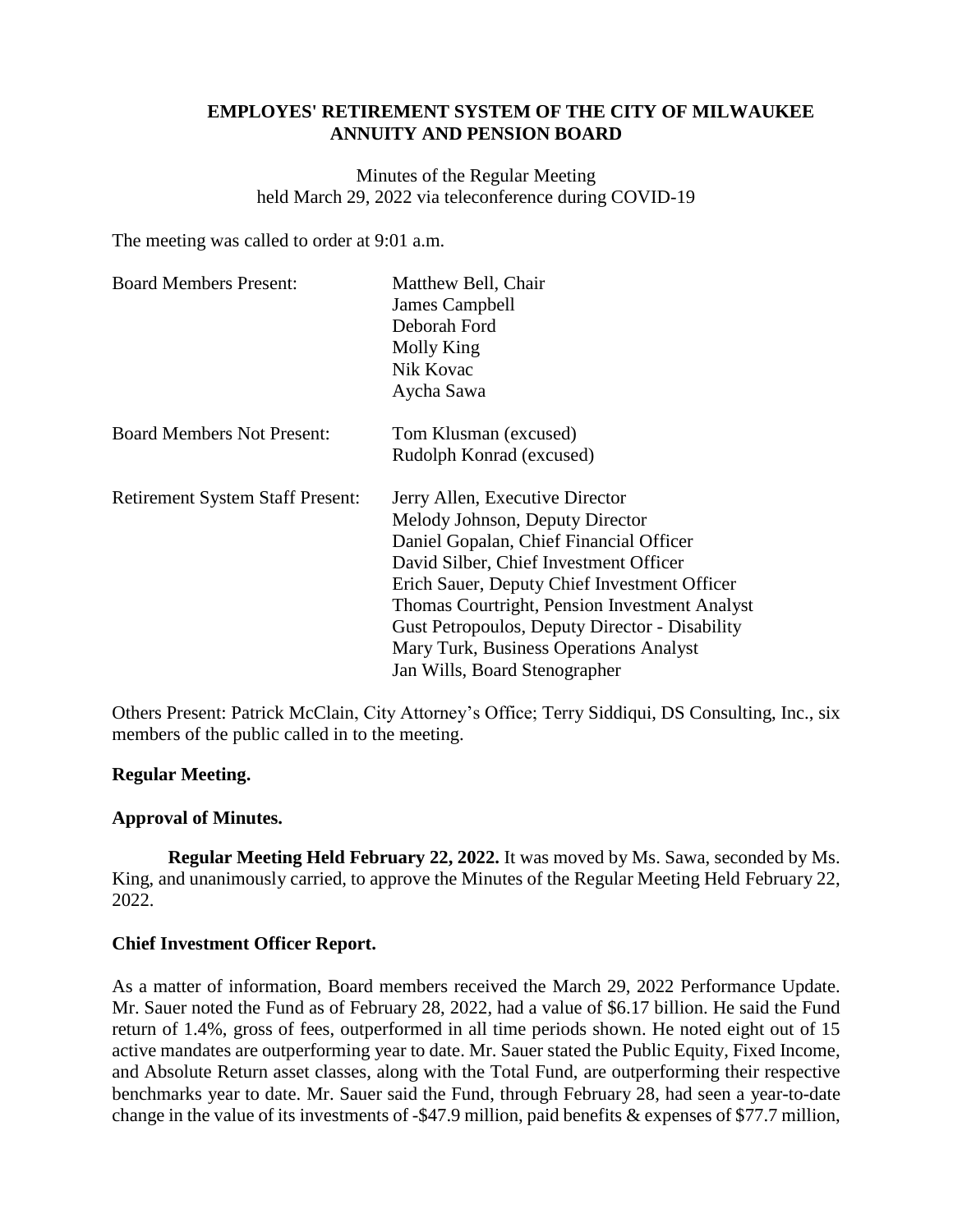and received contributions of \$77.9 million. He noted the Fund is down slightly for the month of March through the  $28<sup>th</sup>$ , bringing the value of the Fund to approximately \$6.16 billion. He added that the majority of benefit payments will come from the Fund's Cash Balance but \$9 million will be withdrawn from the Fund's investment with Principal for benefit payments. Staff asked about the Russia exposure and Mr. Sauer said it is very low, amounting to about 50 basis points of the Public Equity portfolio, which is one-half of 1% of the Fund's stocks. He said Russia is not anywhere else in the Portfolio.

Mr. Silber said the next Investment Committee Meeting is April 14. He said the agenda will include Callan's 2022 Work Plan for the rest of the year, phase 1 of the Public Equity Structure Review, and a Callan Asset Allocation Review, among other things. Mr. Silber concluded by stating that contract negotiations and due diligence are happening concurrently on the Hedge Fund of Funds Manager that the Investment Committee selected after the interviews in February.

### **Administration & Operations Committee Report.**

Ms. Sawa said that at its March 17, 2022 Administration & Operations Committee Meeting, the Committee re-elected Ms. King as its Vice Chair, the financial auditor Baker Tilly kicked off the audit, and the internal auditor CliftonLarsonAllen (CLA) went through their 2022 audit and plan, IT audit presentation, and Finance and Accounting audit presentation. Ms. Sawa said two of their agenda items are before the Board today – the approval of the contract with United Mailing Services, Inc. and the approval of the Close out of the 2021 Budget. Discussion ensued.

**Approval of Contract Amendment with United Mailing Services, Inc.** As a matter of information, Board members received the Contract Amendment with United Mailing Services, Inc. materials. It was moved by Ms. Sawa, seconded by Mr. Kovac, and unanimously carried, to approve the Approval of Contract Amendment with United Mailing Services, Inc.

**Approval of Close out of 2021 Budget.** As a matter of information, Board members received the Close out of 2021 Budget materials. Discussion ensued. It was moved by Ms. King, seconded by Mr. Campbell, and unanimously carried, to approve the Approval of Close out of 2021 Budget.

#### **New Business.**

**Board Rule II.C.5. – Role of Deputy Director in the Absence or Illness of the Secretary and Executive Director.** Staff explained that this Board rule provides for the Deputy Director to act in the stead of the Secretary and Executive Director in the event of absence or illness. Discussion ensued.

**Retirements, Death Claims, and Refunds (February).** Mr. Allen presented the following activity for the month of February 2022.

| <b>Active Death Benefits reported</b> | \$0.00 |
|---------------------------------------|--------|
| Deferred Death                        | \$0.00 |
| Deferred Death-Member Only Refund     | \$0.00 |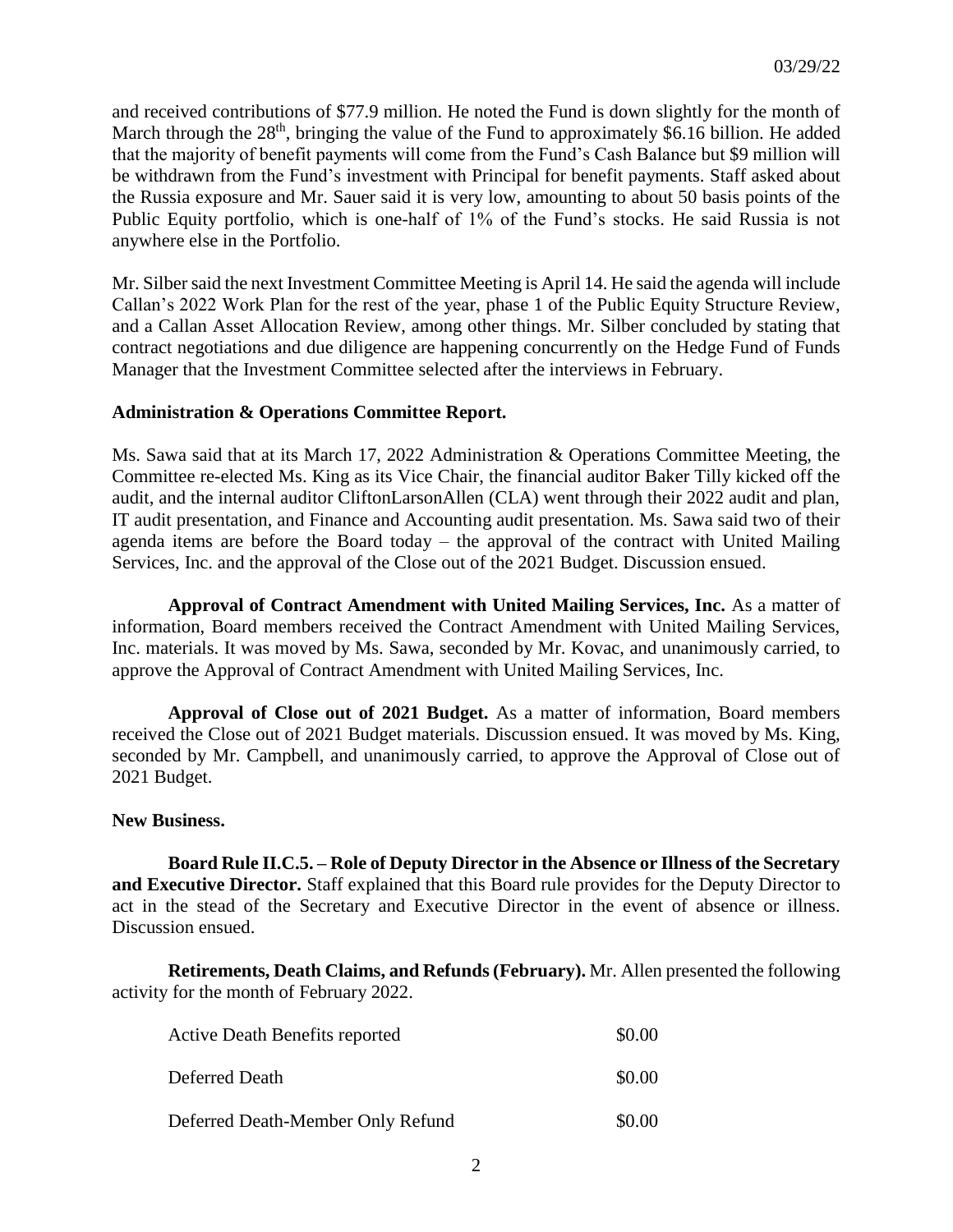| <b>Ordinary Death Benefits reported</b>        | \$67,836.90  |
|------------------------------------------------|--------------|
| <b>Retired Death Benefits reported</b>         | \$31,682.56  |
| Survivor Death – Termination Benefits reported | \$17,641.58  |
| <b>Refund of Member Contributions paid</b>     | \$300,521.64 |

It was moved by Mr. Campbell, seconded by Ms. King, and unanimously carried, to approve the Retirements, Death Claims, and Refunds (February 2022).

**Conference Requests – March 2022 Board Meeting.** Staff presented the Conference Requests this month.

| <b>Erich Sauer</b>       | New Hedge Fund of Funds Manager Due Diligence       |
|--------------------------|-----------------------------------------------------|
| Sponsor:                 | New Hedge Fund of Funds Manager                     |
| Location:                |                                                     |
| Date:                    | April $11 - 13$ , 2022                              |
| <b>Estimated Cost:</b>   | \$1,400.00                                          |
| Erich Sauer,             | CastleArk Due Diligence                             |
| <b>Thomas Courtright</b> |                                                     |
| Sponsor:                 | CastleArk                                           |
| Location:                | Chicago, IL                                         |
| Date:                    | April 20, 2022                                      |
| <b>Estimated Cost:</b>   | \$250.00 total                                      |
|                          |                                                     |
| Jerry Allen              | Callan Institute 2022 Annual Conference             |
| Sponsor:                 | Callan                                              |
| Location:                | San Francisco, CA                                   |
| Date:                    | April $25 - 27$ , 2022                              |
| <b>Estimated Cost:</b>   | \$2,500.00                                          |
| David Silber,            | Loomis Sayles & MFS Due Diligence; Prologis Meeting |
| Thomas Courtright        |                                                     |
| Sponsor:                 | Loomis Sayles, MFS, Prologis                        |
| Location:                | Boston, MA                                          |
| Date:                    | May $9 - 11$ , 2022                                 |
| <b>Estimated Cost:</b>   | $$1,600.00$ per person                              |
|                          |                                                     |
| Deborah Ford             | NCPERS Annual Conference & Exhibition and           |
|                          | <b>Trustee Education Seminar</b>                    |
| Sponsor:                 | <b>NCPERS</b>                                       |
| Location:                | Washington, DC                                      |
| Date:                    | May 21-25, 2022                                     |
| <b>Estimated Cost:</b>   | \$4,300.00                                          |
|                          |                                                     |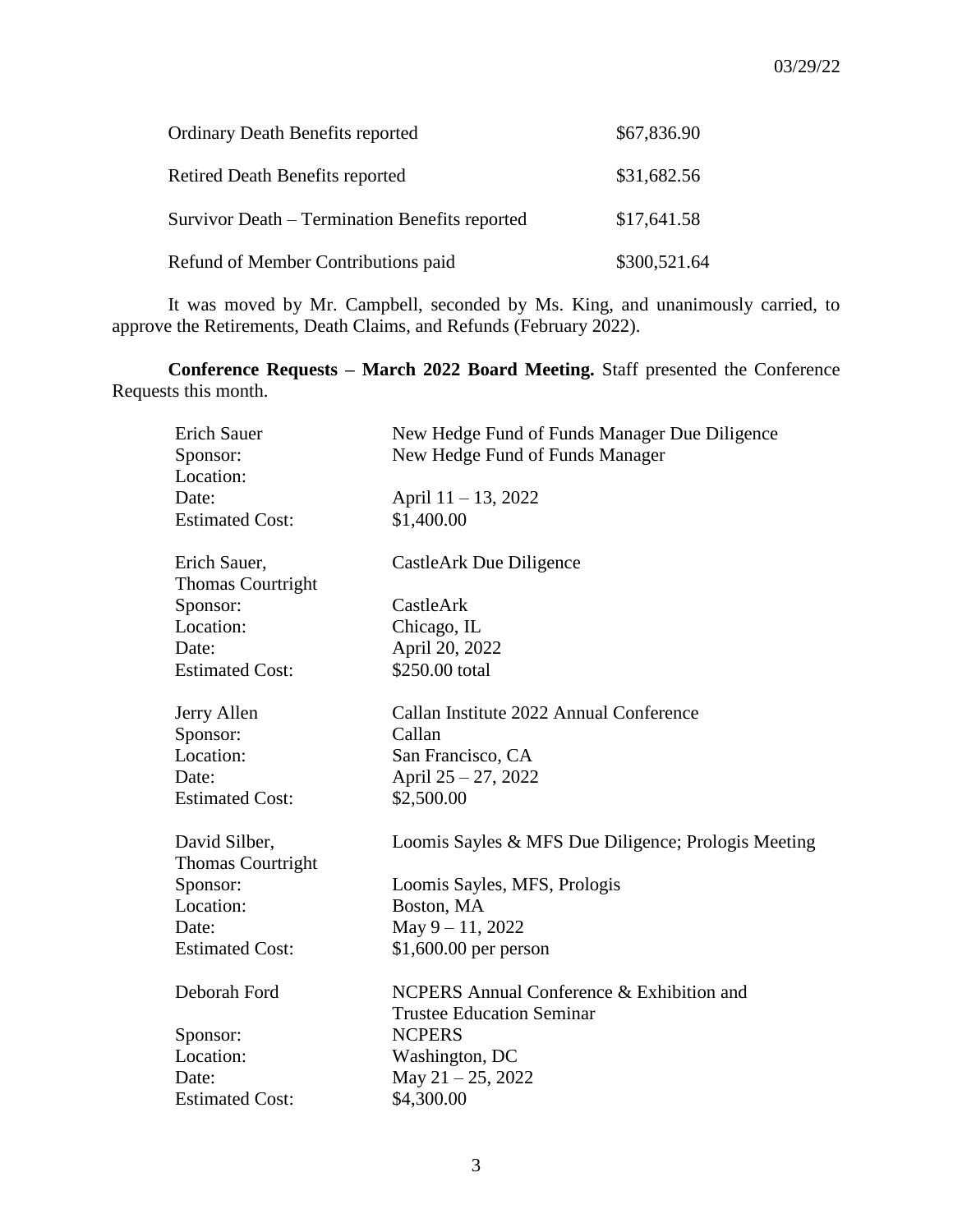Staff noted Ms. King also requested to attend the NCPERS Conference and Trustee Education Seminar at \$4,300.00.

It was moved by Mr. Campbell, seconded by Mr. Kovac, and unanimously carried, to approve the Conference Requests – March 2022 Board Meeting.

### **Medical Reports.**

**All Duty & Ordinary Disability Applications & Re-examinations (March).** Staff presented certifications (March 2022) of the Fire and Police Medical Panel Physicians and the Medical Council relative to Duty & Ordinary Disability Retirement benefits as follows:

| Fire – Re-examinations – Duty            | Recommendation |
|------------------------------------------|----------------|
| Claude Hunter                            | Approval       |
| <u>Fire – Re-examinations – Ordinary</u> | Recommendation |
| Daniel Lazarski                          | Approval       |
| $GC - Re-examinations - Duty$            | Recommendation |
| Albert Henry                             | Approval       |

It was moved by Ms. King, seconded by Ms. Ford, and unanimously carried, to approve the Duty & Ordinary Disability Applications & Re-examinations (March).

## **Unfinished Business.**

**Pending and Legal Opinions and Service Requests Report.** As a matter of information, Board members received the Pending Legal Opinions and Service Requests Report. Mr. McClain noted there were a couple pending legal opinions due to his being overseas on military leave. He noted there would soon be a completion of the opinions.

**Pending Legislation Report.** As a matter of information, Board members received the Pending Legislation Report. Staff said there were no new updates.

**Executive Director's Report – Inventory of ERS Projects.** As a matter of information, Staff presented a report on the ERS projects and updated the Board on ERS activities, a copy of which is on file with the ERS. Discussion ensued.